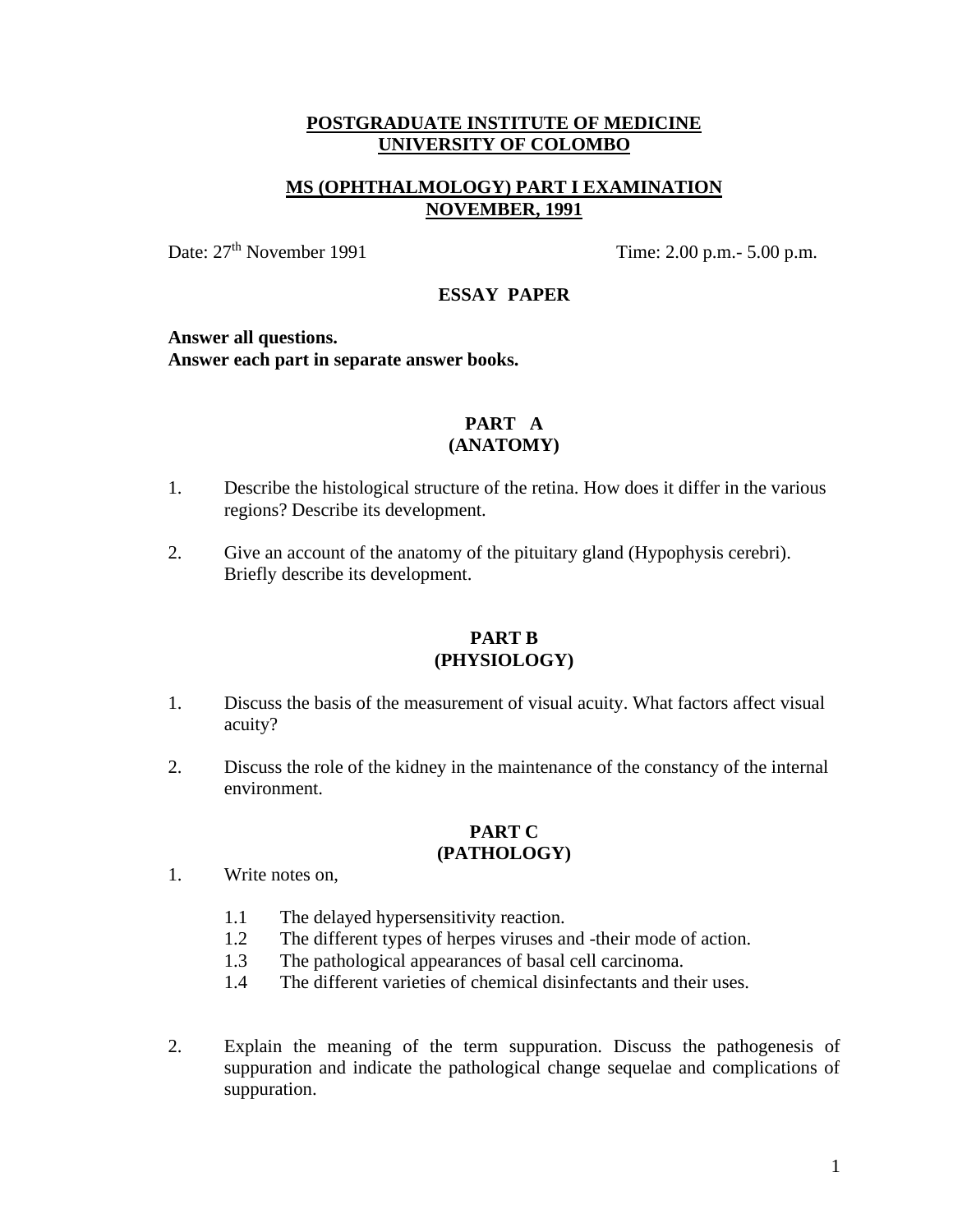## **POSTGRADUATE INSTITUTE OF MEDICINE UNIVERSITY OF COLOMBO MS (OPHTHALMOLOGY) PART I EXAMINATION MAY, 1992**

Date:  $26^{\text{th}}$  May 1992 Time: 2.00 p.m. - 5.00 p.m.

## **ESSAY PAPER**

**Answer all questions in Parts A, B and C. Answer each part in separate answer books.**

## **PART A (ANATOMY)**

- 1. Write an essay on the autonomic nerve supply of the eye and adnexae.
- 2. Give an account of the anatomy of the paranasal sinuses.

#### **PART B (PHYSIOLOGY)**

- 1. What is the composition of aqueous humor? Discuss the physiology of aqueous humor production.
- 2. Discuss the functions of the cerebellum.

- 1. Discuss the effects of prolonged recumbency.
- 2. Discuss the advantages and disadvantages of an acute inflammatory exudate.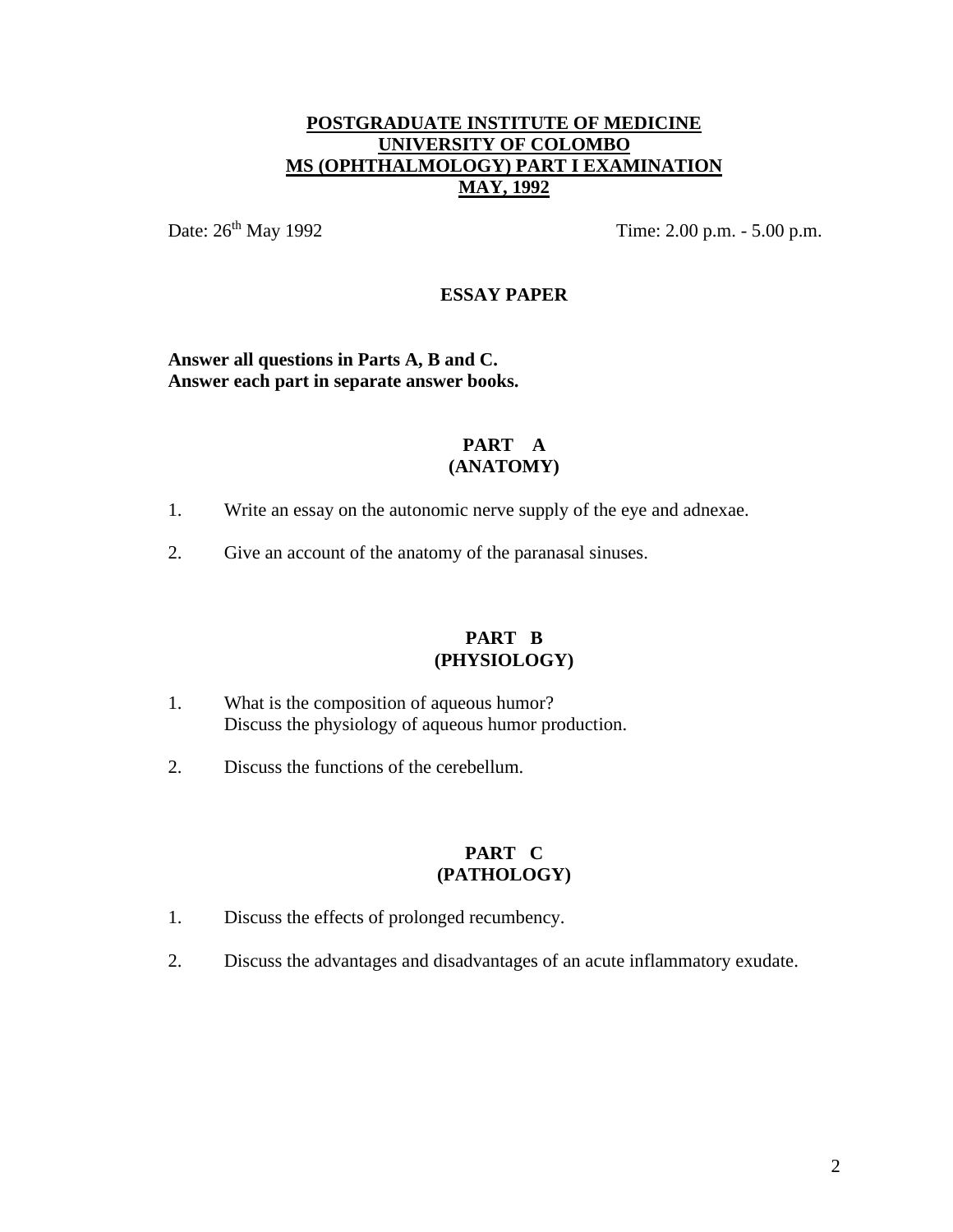## **MS (OPHTHALMOLOGY) PART I EXAMINATION SEPTEMBER, 1992**

Date: 21<sup>st</sup> September1992 Time: 2.00 p.m. - 5.00 p.m.

#### **ESSAY PAPER**

**Answer all questions. Answer each part in separate answer books.**

## **PART A (ANATOMY)**

- 1. Give an account of the lacrimal land including its relations and histology.
- 2. Give an account of the lateral wall of the nose.

## **PART B (PHYSIOLOGY)**

- 1. Discuss the supra nuclear control of horizontal version and vergence movements.
- 2. Discuss the haemostatic and fibrinolytic mechanisms in Man.

- 1. Write an essay on the role of the lymphocyte in the immune reaction.
- 2. Write notes on,
	- 2.1 Chemical carcinogens
	- 2.2 Hematological abnormalities produced by malignant tumors
	- 2.3 Cardiac oedema.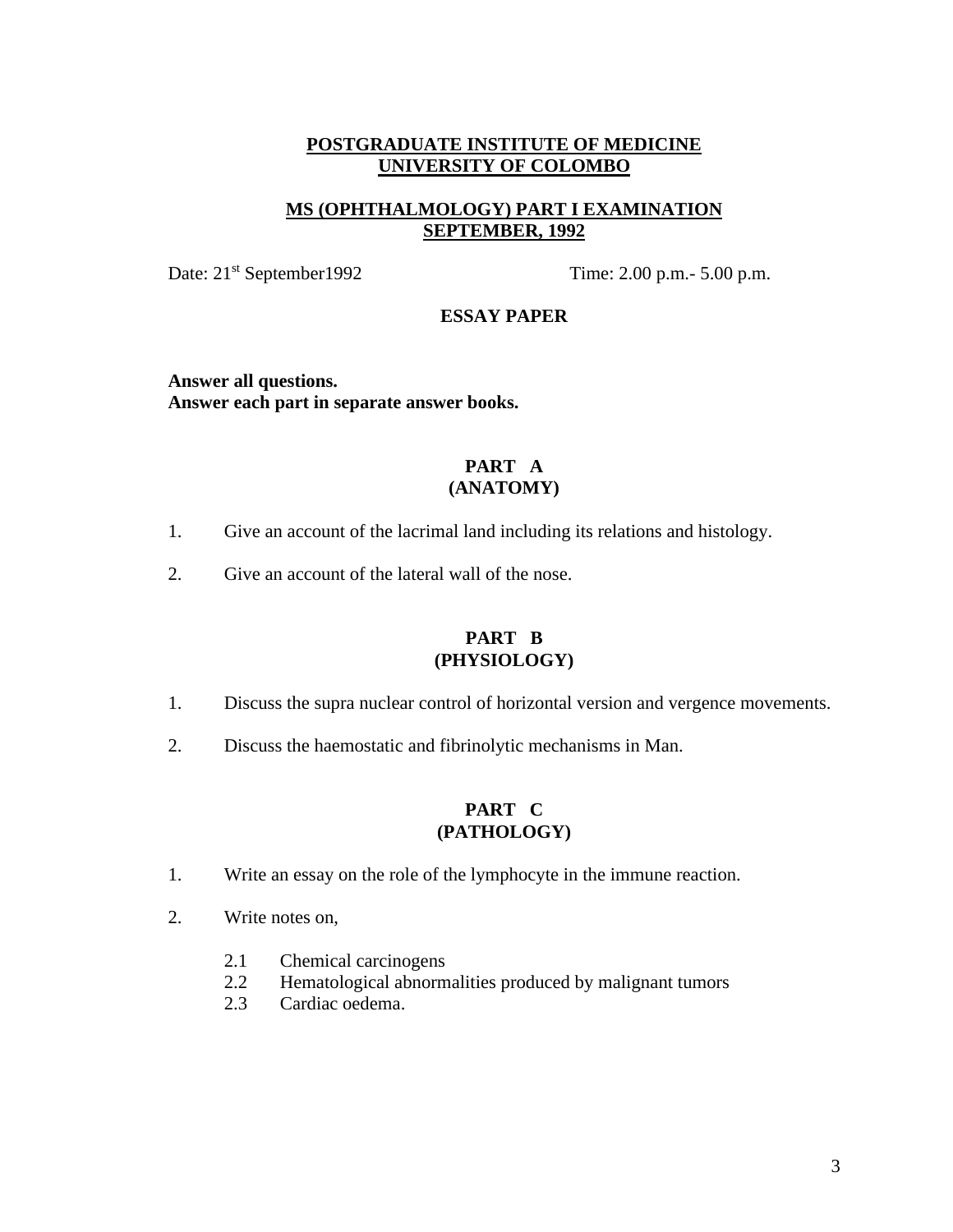## **MS (OPHTHALMOLOGY) PART I EXAMINATION MAY, 1993**

Date:  $24<sup>th</sup>$  May 1993 Time: 2.00 p.m.- 5.00 p.m.

## **ESSAY PAPER**

**Answer all questions in Parts A, B and C. Answer each part in separate answer books.**

#### **PART A (ANATOMY)**

- 1. Describe the anatomy of the intraocular muscles of the eye. Add a note on its development.
	- 2. Give the central connections, course, relations and the structures supplied by the ophthalmic and mandibular divisions of the trigeminal nerve.

## **PART B (PHYSIOLOGY)**

- 1. What is aqueous humor? How is it produced and drained? Discuss the mode and site of action of the pharmacological preparations used in the control of production and drainage of aqueous.
- 2. Discuss the physiology of hydrogen ion regulation in a healthy person. Describe briefly how this may be changed in renal failure.

- 1. Write notes on ,
	- 1.1 Tumor markers
	- 1.2 Pathogenesis of cysts.
- 2.
- 2.1 Discuss the pathogenesis of increase of fibrous tissue in an organs
- 2.2 List the pathological effects of fibrosis.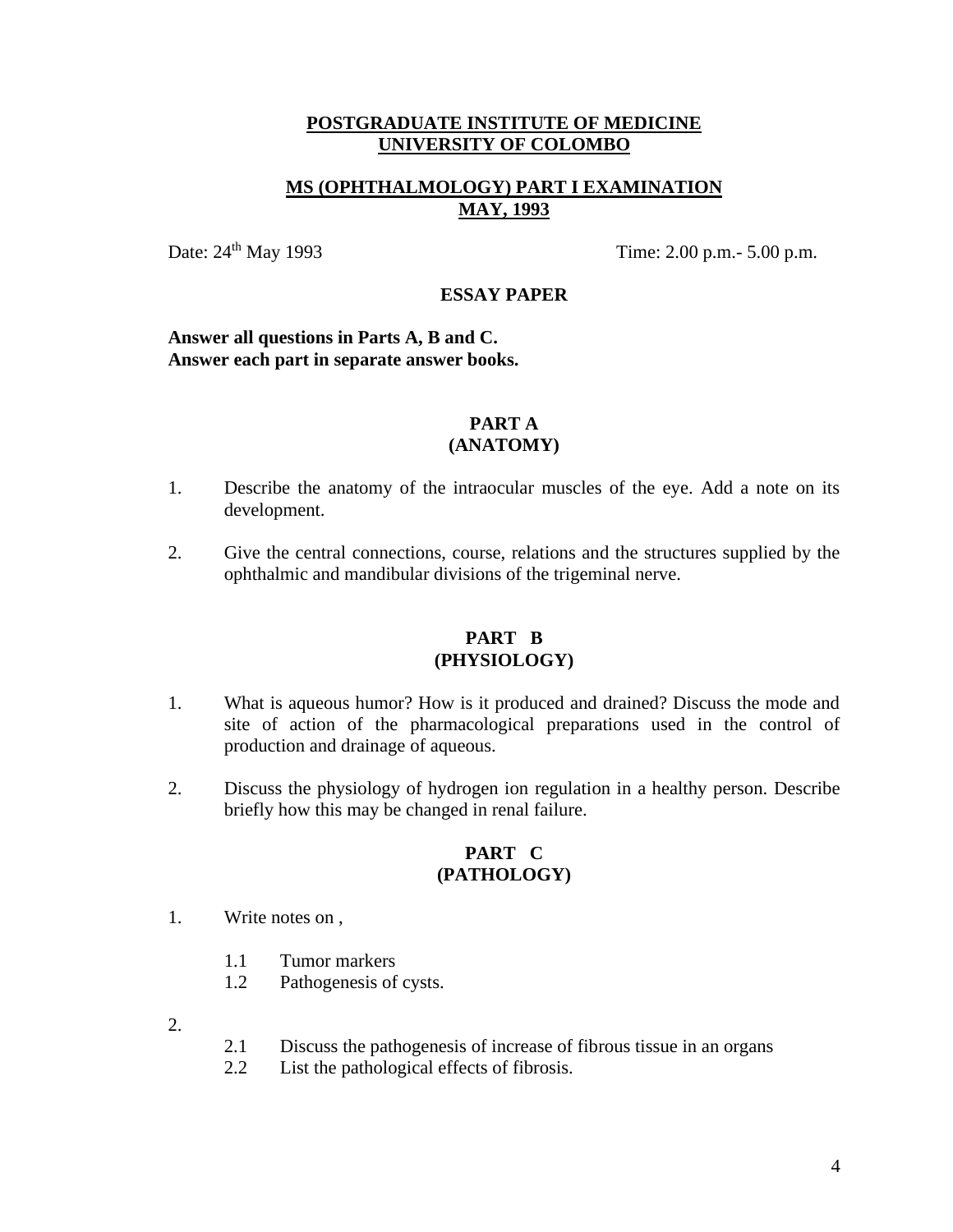## **MS (OPHTHALMOLOGY) PART I EXAMINATION SEPTEMBER, 1993**

Date: 6<sup>th</sup> September 1993 Time: 2.00 p.m. - 5.00 p.m.

#### **ESSAY PAPER**

#### **Answer all questions in Parts A, B and C, Answer each part in separate answer books.**

#### **PART A (ANATOMY)**

- 1. Describe the arrangement of the veins in the head and neck (excluding brain)
- 2. Give an account of the orbital-part of the optic nerve including the nerve fibre arrangements and the blood supply

## **PART B (PHYSIOLOGY)**

- 1. Write short notes on each of the following
	- (a) Factors affecting visual acuity
	- (b) Dark adaptation
	- (c) Functions of pigment epithelium of the eye
- 2. Describe the immune mechanisms mediated by leucocytes of the blood in the adult.

- 1. Discuss the pathology of melanin pigmented lesions of the body.
- 2. Write notes on,
	- (a) human tumor viruses
	- (b) choristomas
	- (c) pathological effects of pulmonary embolism
- 2. Describe the different functions of T cells. Outline the functional derangement that occurs during an HIV infection.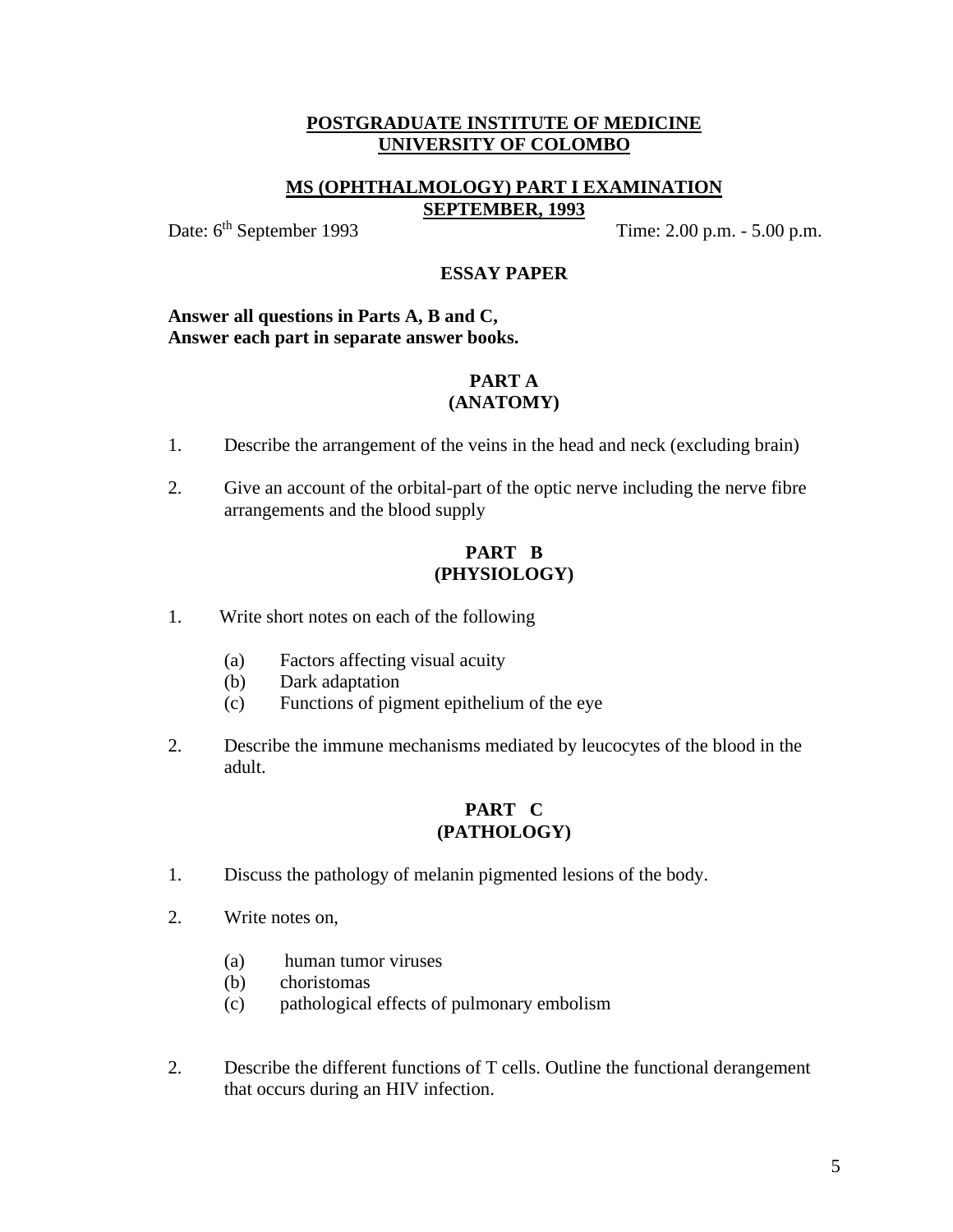## **MS (OPHTHALMOLOGY) PART I EXAMINATION MAY , 1994**

Date:  $30<sup>th</sup>$  May 1994 Time: 2.00p.m. - 5.00p.m.

## **ESSAY PAPER**

#### **Answer all questions in Parts A, B and C. Answer each part in separate answer books.**

#### **PART A (ANATOMY)**

- 1. Give an account of the middle cranial fossa and its contents (excluding the brain)
- 2. Describe the vascular supply of the eyeball.

## **PART B (PHYSIOLOGY)**

- 1. Write notes on each of the following
	- (a) Maintenance of clarity of the cornea
	- (b) Spontaneous blinking
	- (c) Optokinetic nystagmus
	- (d) Stereopsis
- 2. Write an account of the physiology of body temperature regulation in a healthy adult. Comment briefly on the pathophysiology of each of the following
	- (a) Fever
	- (b) Heat stroke

## **PART C (PATHOLOGY)**

1. List four substances that could accumulate in a tissue and cause increase in size of an organ.

Write a brief account of how such accumulation occurs making reference to pathological mechanisms involved at …………………………….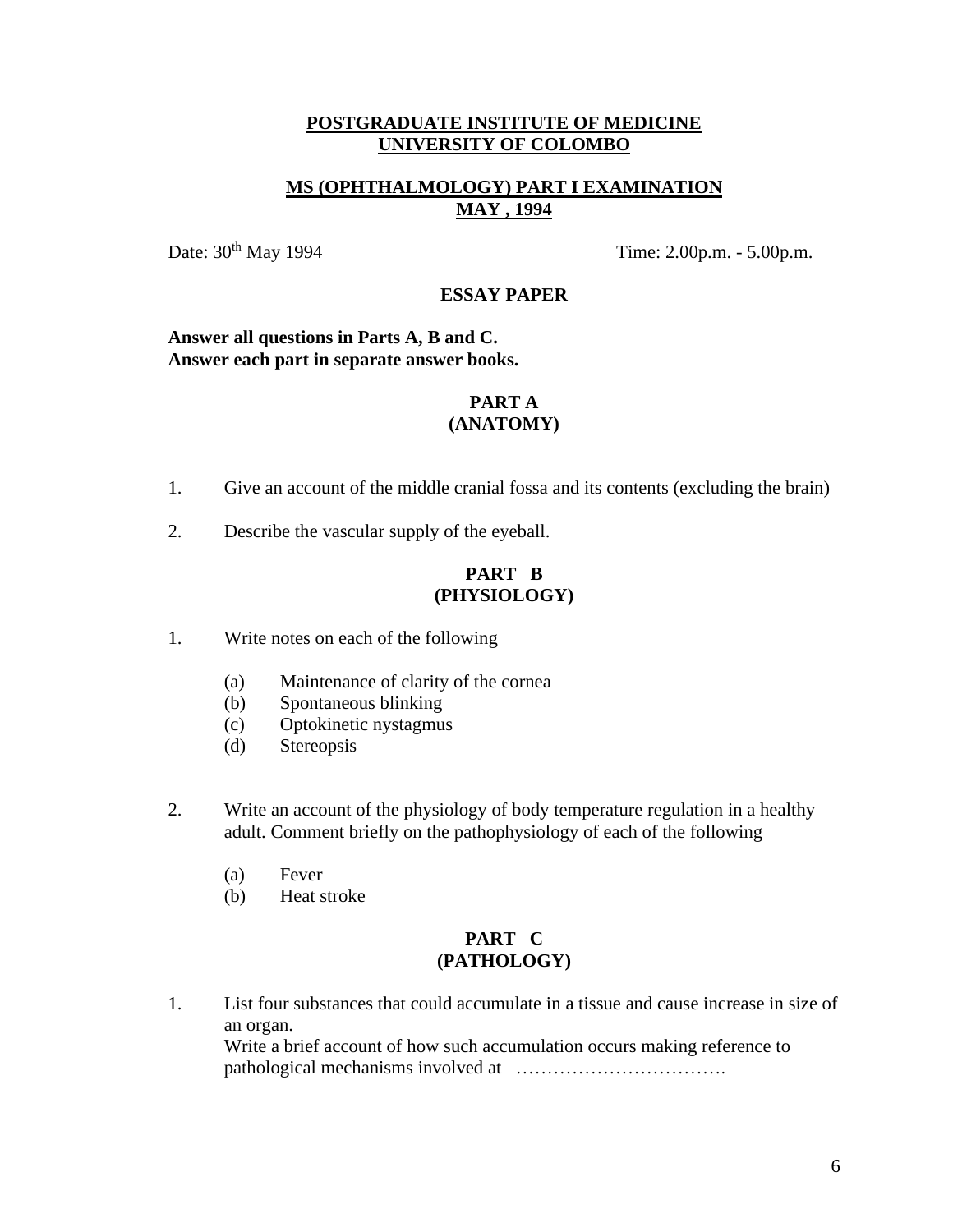## **MS (OPHTHALMOLOGY) PART I EXAMINATION MAY, 1995**

Date:  $2<sup>nd</sup>$  May 1995 Time: 2.00 pm. - 5.00 p.m.

## **ESSAY PAPER**

#### **Answer all questions in Parts A, B and C. Answer each part in separate answer books.**

#### **PART A (ANATOMY)**

1.

- 1.1 Describe the arrangement of the blood vessels in the different regions of the retina.
- 1.2 Describe the blood supply of the visual pathway.
- 2. Give an account of the central connections, course, branches and areas of supply of the facial nerve.

## **PART B (PHYSIOLOGY)**

- 1. Write an essay on the pathophyslology of headache.
- 2. Discuss the Physiological Processes involved in reading a book including a brief note on comprehension of the written word

- 1. Compare and contrast the healing of a cut wound in the skin with that of a cut wound in the central cornea. What factors affect healing at these two sites?
- 2. Write notes on,
	- 2.1 Precancerous lesion.
	- 2.2 Pathological pigmentation manifest in the eye.
	- 2.3 Tumor makers
	- 2.4. Pathological fracture.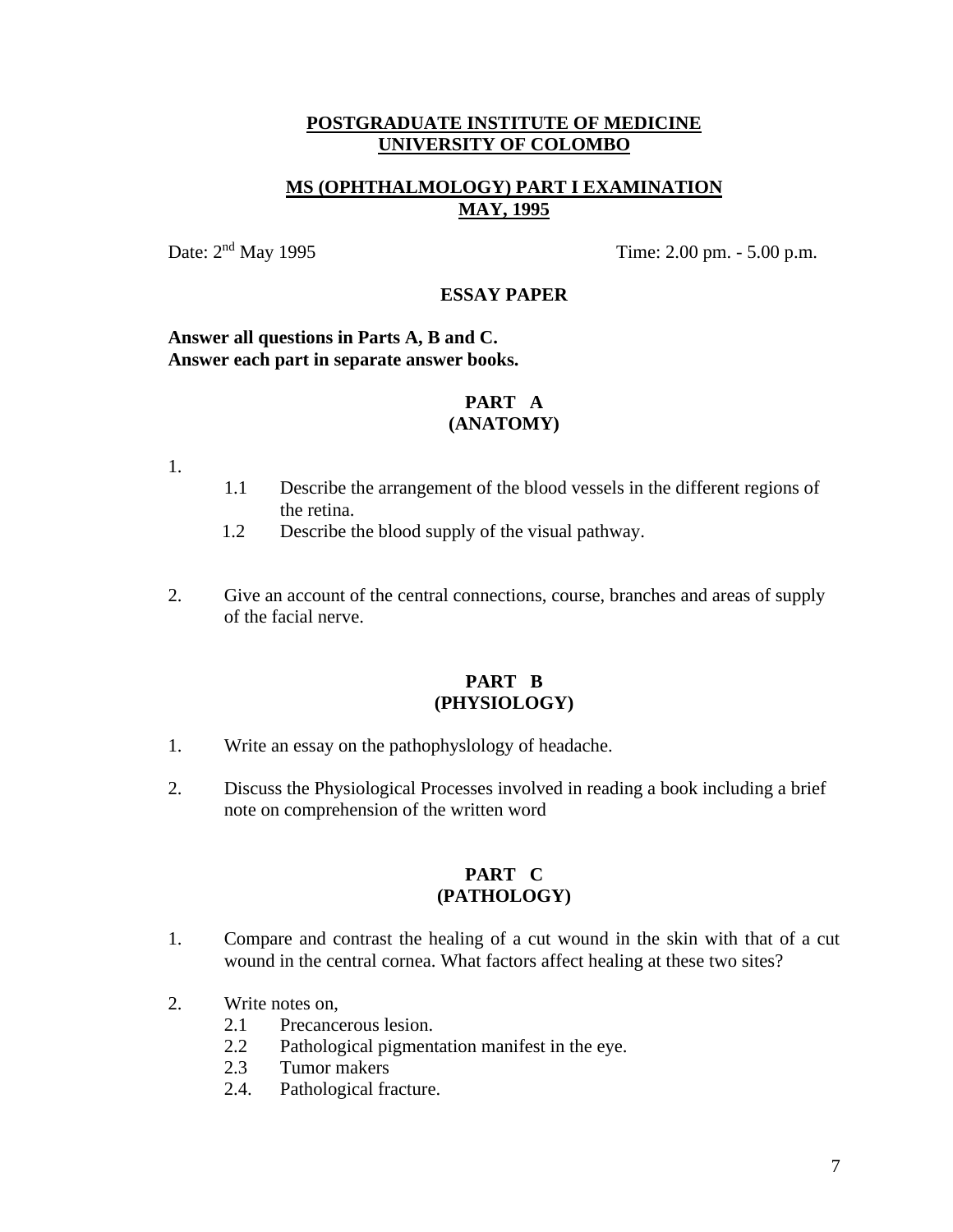## **POSTGRADUATE INSTITUTE OF MEDICINE UNIVERSITY OF COLOMBO MS (OPHTHALMOLOGY) PART I EXAMINATION MAY, 1996**

Date:  $6^{th}$  May 1996 Time: 2.00 p.m. - 5.00 p.m.

## **ESSAY PAPER**

#### **Answer all questions in Parts A, B and C. Answer each part in separate answer books.**

#### **PART A (ANATOMY)**

- 1. Describe the fissures and foramina of the orbit and the structures passing through them.
- 2. Give an account of the venous and lymphatic drainage of the superficial structures of the face.

## **PART B (PHYSIOLOGY)**

- 1. Discuss the compensatory mechanisms taking place in the body following the rapid loss of 2 liters of blood.
- 2. Write an essay on physiology of accommodation.

- 1.
- 1.1. Define the term embolism.
- 1.2. List the various types of emboli and discuss the effects they would produce in the body.
- 2. Write notes on
	- 2.1. Prostaglandins.
	- 2.2. Dormant cancer.
	- 2.3. The functions of mast cells.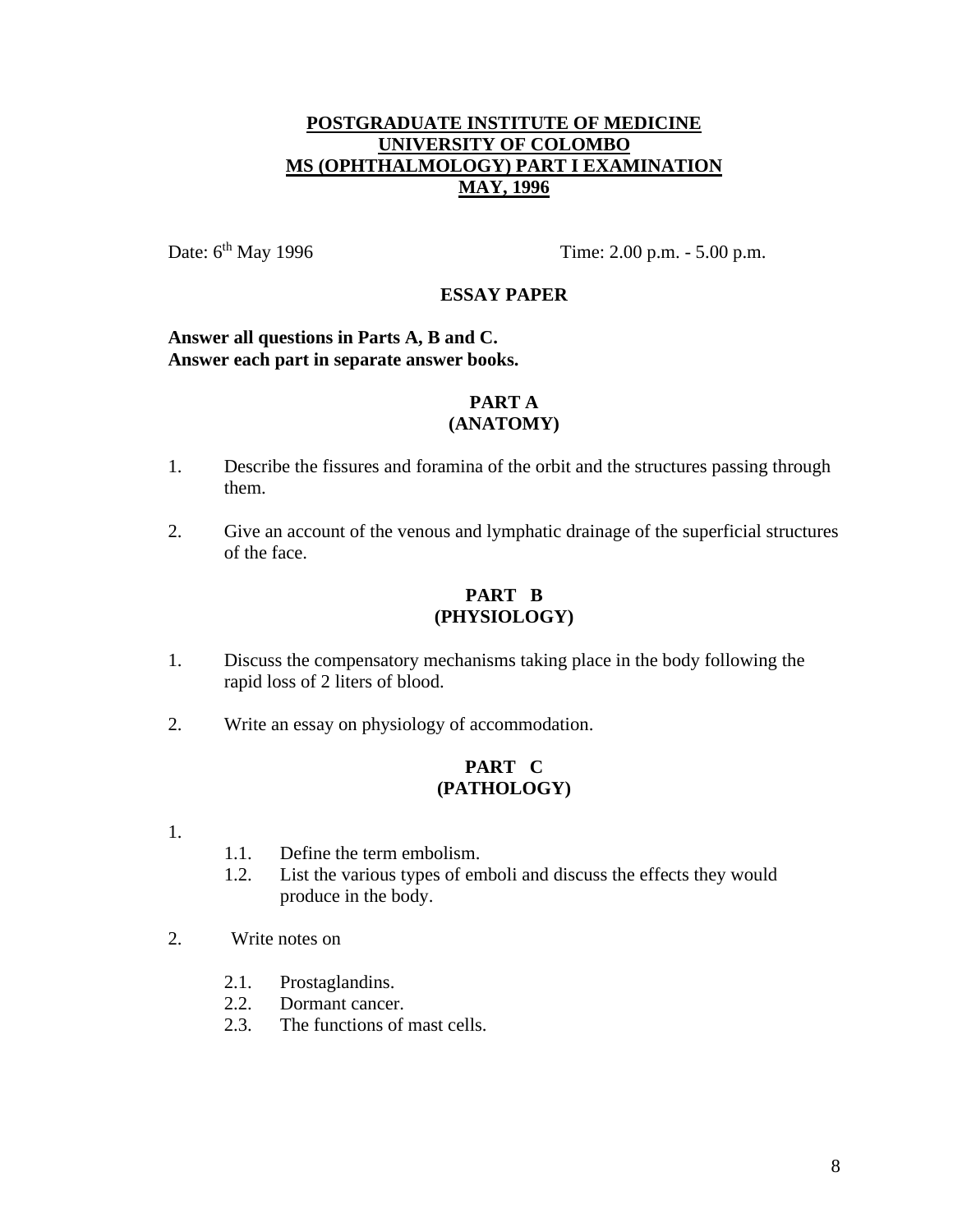## **MS (OPHTHALMOLOGY) PART I EXAMINATION SEPTEMBER, 1996**

Date:  $23<sup>rd</sup>$  September 1996 Time: 2.00 p.m.- 5.00 p.m.

#### **ESSAY PAPER**

#### **Answer all questions in Parts A, B and C. Answer each part in separate answer books.**

## **PART A (ANATOMY)**

- 1. Describe the course, relations and the distribution of the intra cranial part of the internal carotid artery. Discuss their clinical significance.
- 2. Describe in detail the anatomy of the orbital apex.

## **PART B (PHYSIOLOGY)**

- 1. Discuss the causes of extra cellular oedema.
- 2. Describe the neuro-physiological processes involved in maintaining ocular posture while playing badminton.

- 1. Write an essay on lymphatic spread of malignant tumors and discuss its clinical significance.
- 2. Write notes on,
	- 2.1. Sterilization by heat
	- 2.2. Non-steroidal anti-inflammatory drugs.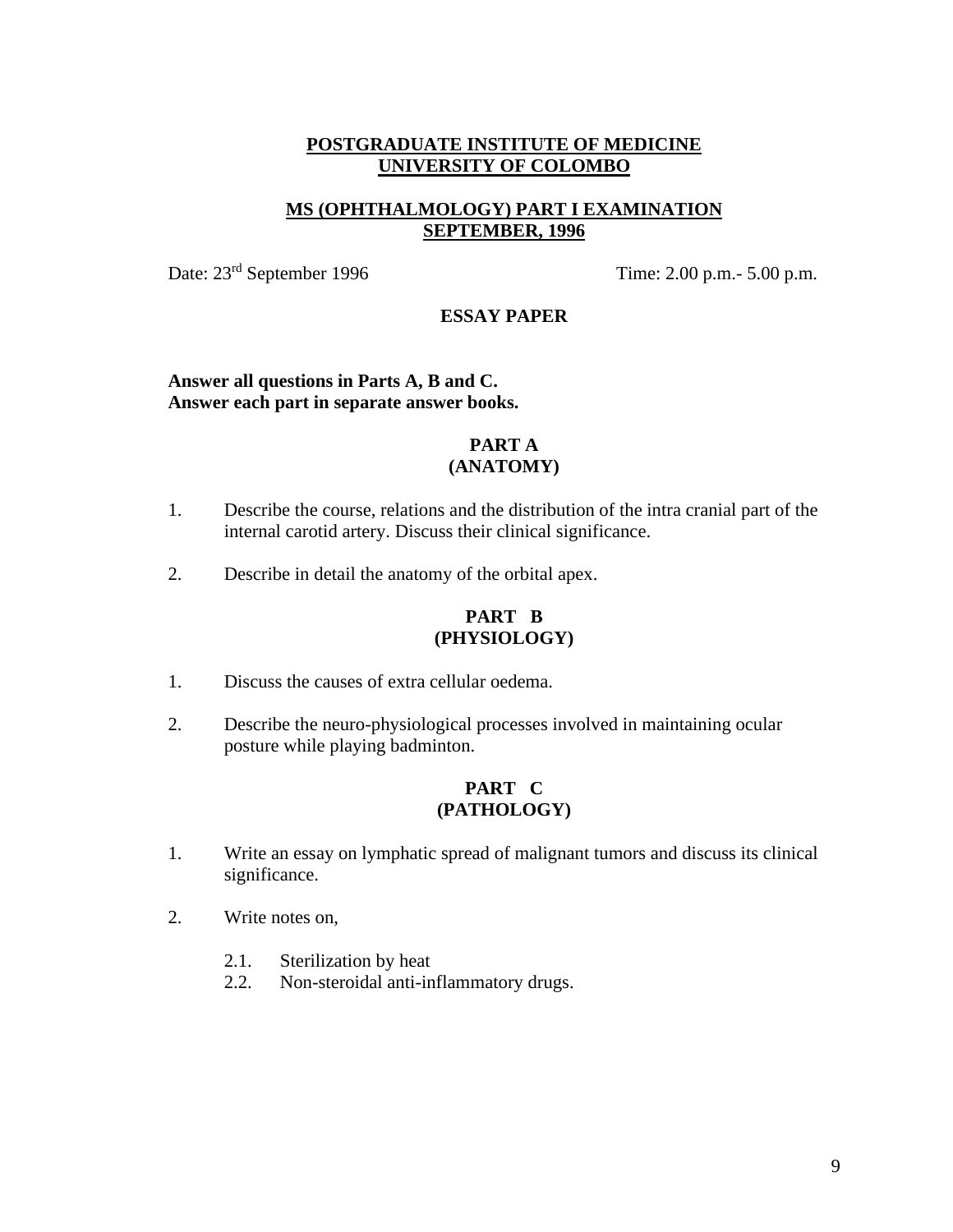## **MS (OPHTHALMOLOGY) PART I EXAMINATION JUNE, 1997**

Date: 16<sup>th</sup> June 1997 Time: 2.00 p.m.- 5.00 p.m.

## **ESSAY PAPER**

#### **Answer all questions in Parts A, B and C. Answer each part in a separate answer book.**

#### **PART A (ANATOMY)**

- 1. Give a description of the iris, including nerve and blood supply. Add a note on its development.
- 2. Write an account of the cavernous sinus.

## **PART B (PHYSIOLOGY)**

- 1. Write short notes on the following,
	- 1.1 factors affecting visual acuity.
	- 1.2 functions of pigment epithelium of the eye.
	- 1.3 maintenance of clarity of the cornea.
- 2. Discuss the role of the autonomic nervous system in maintaining arterial blood pressure.

- 1. Write short notes on,
	- 1.1 oncogenes
	- 1.2 the use of heat as a method for sterilization in Ophthalmology.
- 2. Explain with reasons the steps/precautions you would take as a surgeon to ensure good healing of a surgical wound.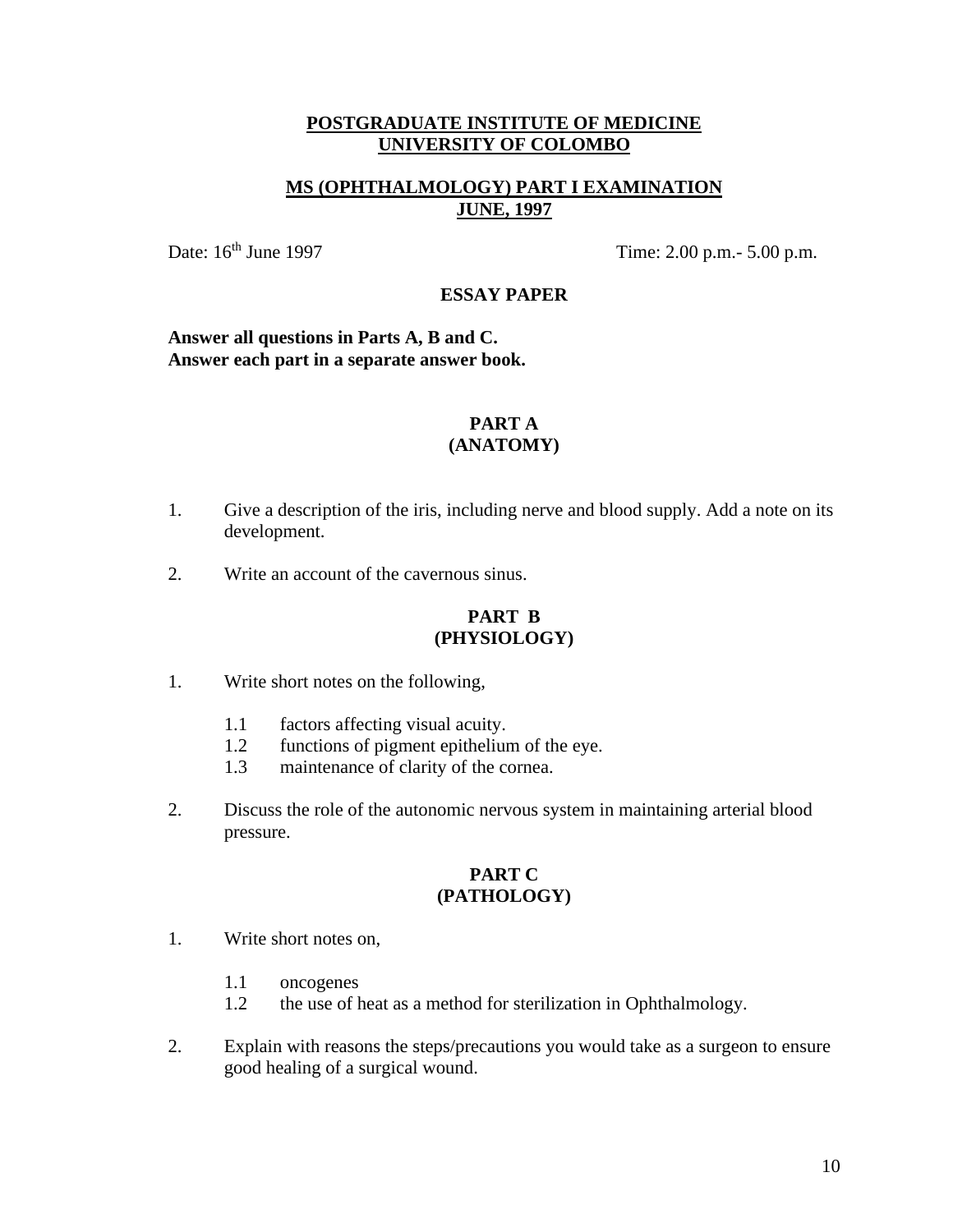## **MS (OPHTHALMOLOGY) PART I EXAMINATION SEPTEMBER, 1997**

Date:  $22<sup>nd</sup>$  September 1997 Time:  $2.00$  p.m.-  $5.00$  p.m.

#### **ESSAY PAPER**

#### **Answer all questions in Parts A, B and C. Answer each part in separate answer books.**

## **PART A (ANATOMY)**

- 1. Describe the macroscopic and microscopic anatomy of the ocular limbus.
- 2. Give a detailed account of the nerve supply and blood supply of the skin and muscles of the face and scalp.

## **PART B (PHYSIOLOGY)**

- 1. What factors affect the size of the pupil? Categorize and discuss the pharmacology and site of action of drugs that modify the size of the pupil.
- 2. Give an account of calcium homeostasis. Describe the role of calcium in,
	- 2.1. Synaptic transmission
	- 2.2. Skeletal muscle contraction
	- 2.3. Hormone action at cellular level

- 1. Discuss the pathogenesis and morphological features of atherosclerosis.
- 2. Write short notes on,
	- 2.1. Local anaesthetic drugs
	- 2.2. Embryonic tumors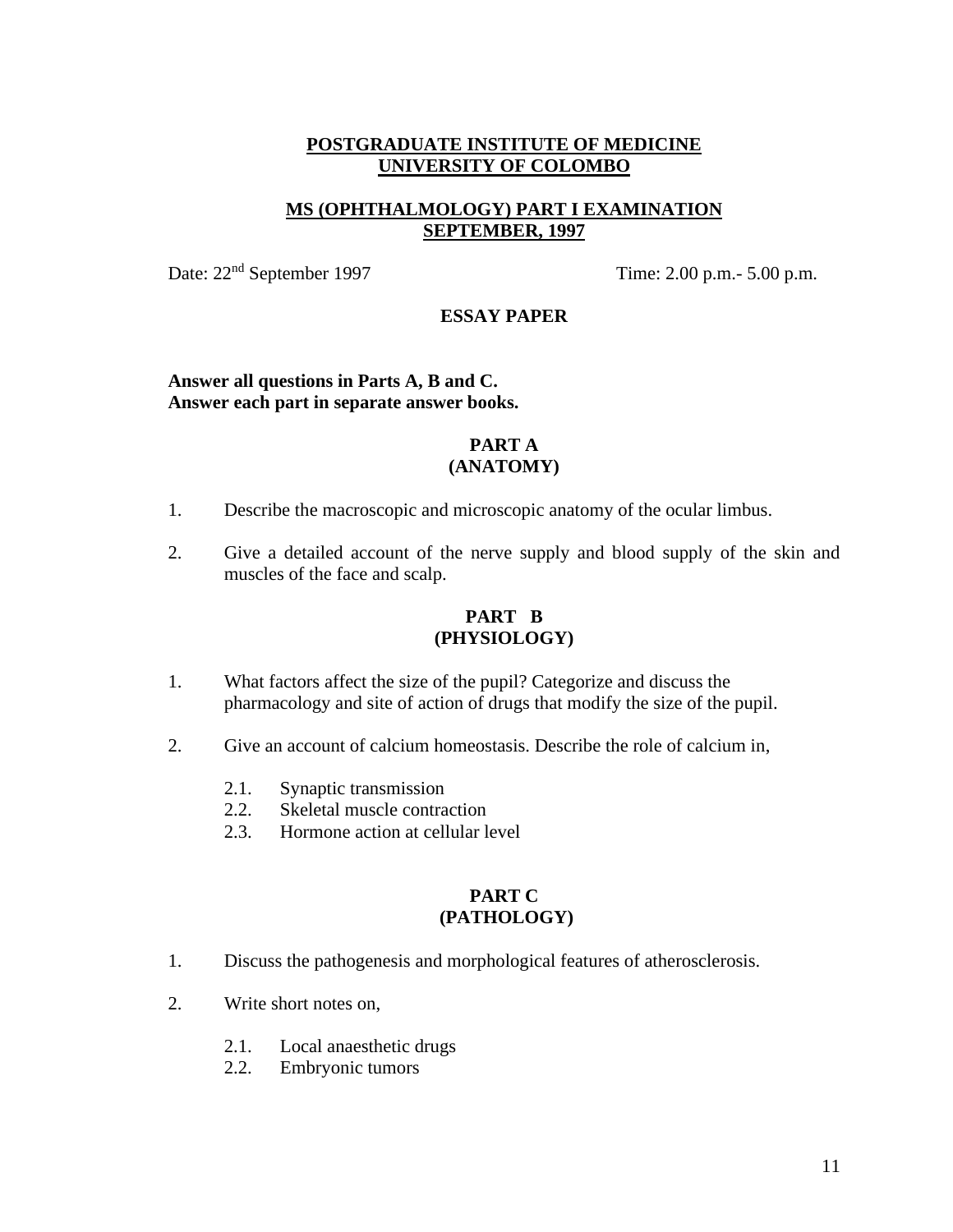## **MS (OPHTHALMOLOGY) PART I EXAMINATION MAY, 1998**

Date:  $4<sup>th</sup>$  May 1998 Time: 1.30 p.m. - 4.30 p.m.

#### **ESSAY PAPER**

## **Answer all questions in Parts A, B and C. Answer each part in separate answer books-**

## **PART A (ANATOMY)**

- 1. Describe the nuclei of origin course and distribution of the oculomotor nerve.
- 2. Write an account of the muscles of facial expression.

#### **PART B (PHYSIOLOGY)**

- 1. Discuss the physiological mechanisms responsible for regulation of the Partial pressures of oxygen and carbondioxide in arterial blood. Explain briefly, the clinical implications of alteration of this regulation in chronic respiratory failure.
- 2. Write an essay on the field of vision and the factors affecting it.

- 1. Write an essay on the aetiopathogenesis, sequelae and complications of obstruction to lymphatic.
- 2. Write an account on the non-metastatic effects of malignant tumors.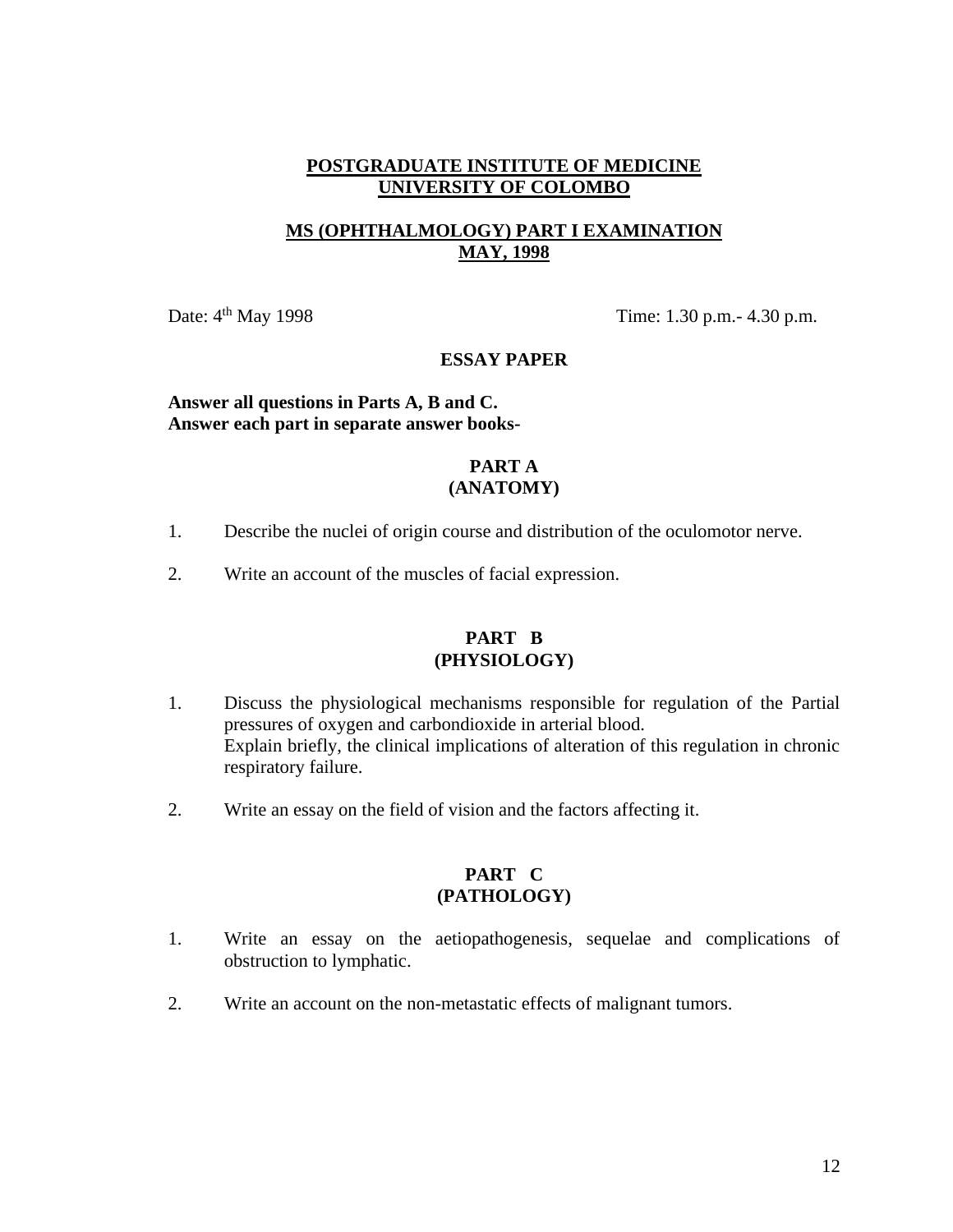## **MS (OPHTHALMOLOGY) PART I EXAMINATION SEPTEMBER, 1998**

Date:  $28<sup>th</sup> September 1998$  Time: 2.00 p.m. -5.00 p.m.

## **ESSAY PAPER**

**Answer all questions in part A, B and C. Answer each part in separate answer books.**

#### **PART A (ANATOMY)**

# 1. Describe the anatomy of the pons.

- Discuss the anatomical basis for the localization and diagnosis pontine lesions.
- 2. Describe the macroscopic and microscopic anatomy of the ciliary body including its blood supplies and nerve supply. Discuss how structure is related to its function.

## **PART B (PHYSIOLOGY)**

- 1. Give an account on haemostasis.
- 2. Discuss the factors involved in the alteration of the refractive state of the eye.

- 1. Describe the pathogenesis of localized and generalized oedema.
- 2. Write notes on,
	- 2.1. Sterilization and disinfection by chemical methods.
	- 2.2 Pathogenesis of graft rejection
	- 2.3. Spread of malignant tumors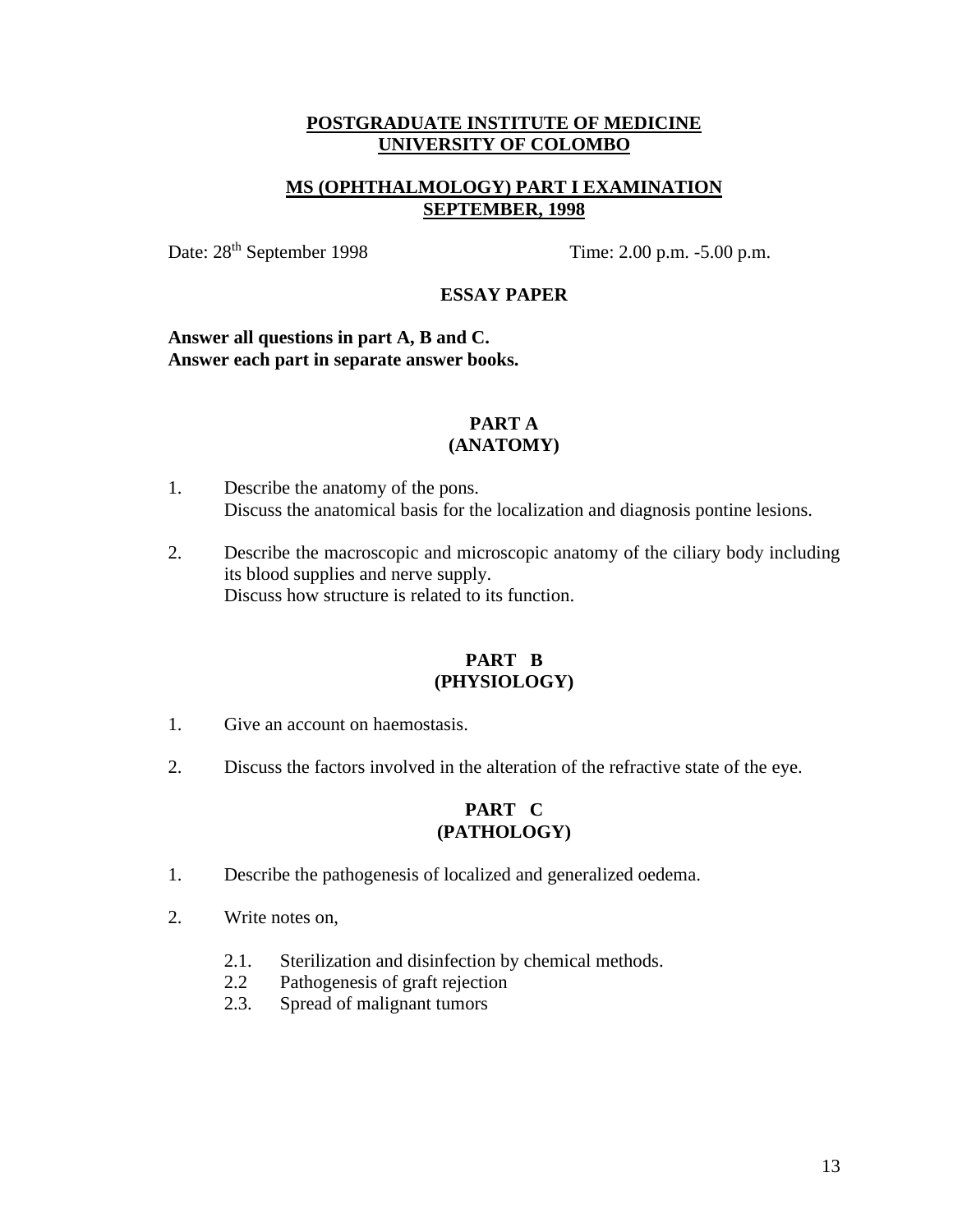## **MS (OPHTHALMOLOGY) PART I EXAMINATION JUNE, 1999**

Date: 16<sup>th</sup> June 1999 Time: 2.00 p.m.- 5.00 p.m.

#### **ESSAY PAPER**

## **Answer all questions in Parts A, B and C. Answer each part in separate answer books.**

## **PART A (ANATOMY)**

- 1. Write an account of the origin, course and distribution of the parasympathetic innervation of the structures in the face and orbit.
- 2. Write an account of the anatomy of the conjunctiva including its microscopic appearance.

## **PART B (PHYSIOLOGY)**

- 1. Discuss the role of the kidney in the maintenance of homeostasis. Explain briefly how these functions are affected in chronic renal failure.
- 2. Write short notes on,
	- 2.1 dark adaptation
	- 2.2 the tear film and its functions
	- 2.3 factors that maintain the clarity of the cornea
	- 2.4 electroretinogram

- 1. Describe the pathological processes that occur in an exocrine gland, following obstruction to its main duct.
- 2. Write notes on,
	- 2.1 effects of total body irradiation
	- 2.2 secondary immunodeficiency states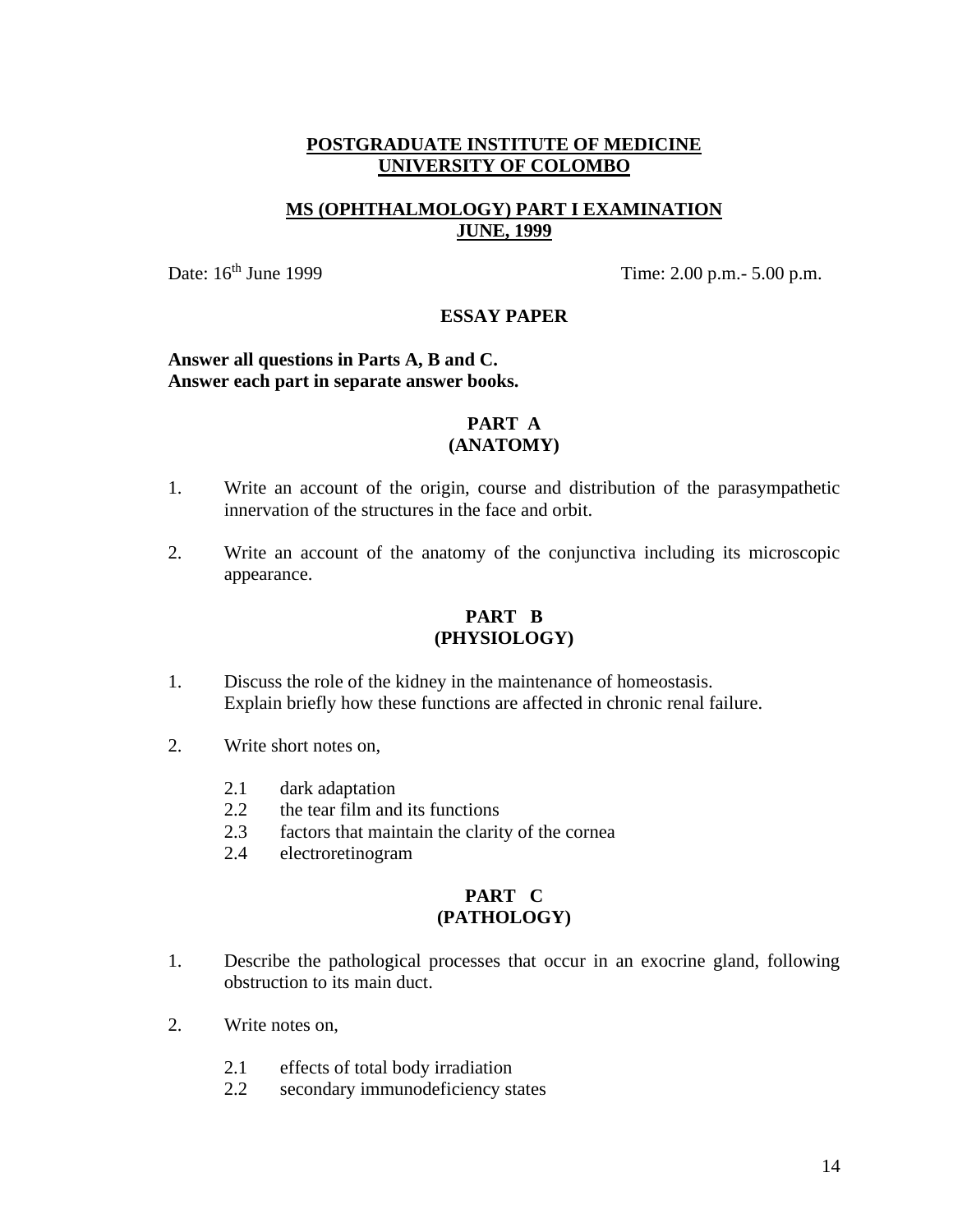## **MS (OPHTHALMOLOGY) PART I EXAMINATION SEPTEMBER, 1999**

Date: 29<sup>th</sup> September 1999 Time: 2.00 p.m.- 5.00 p.m.

## **ESSAY PAPER**

#### **Answer all questions in Parts A, B and C. Answer each part in separate answer books.**

#### **PART A (ANATOMY)**

- 1. Describe the anatomy of the intra orbital part of the optic nerve with its visual fiber arrangement.
- 2. Describe the central connections of the sensory and motor components of the trigeminal nerve.

## **PART B (PHYSIOLOGY)**

- 1.
- 1.1. What biophysical factors determine the blood pressure?
- 1.2. Explain with examples how blood pressure is increased when these factors are altered by diseases.
- 2.
- 2.1. What is meant by axoplasmic transport and what purposes does it serve?
- 2.2. Discuss under what conditions do disturbances of axoplasmic transport occur?

- 1. 1.1. List the causes of cell death.
	- 1.2. Discuss briefly the different morphological types of cell necrosis.
- 2. Discuss the pathological features of different types of vausculitis.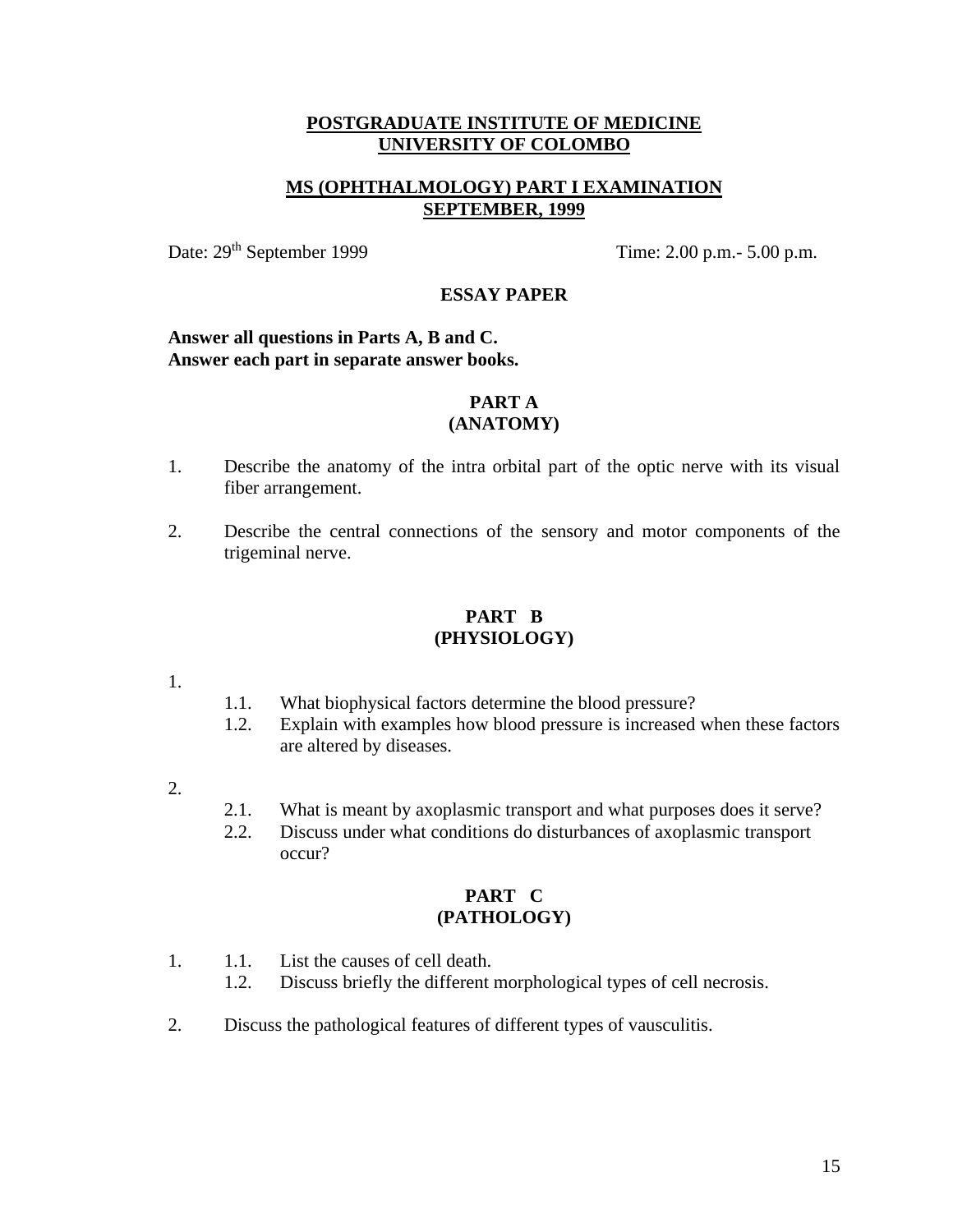#### **MS (OPHTHALMOLOGY) PART I EXAMINATION APRIL, 2000**

Date: 26<sup>th</sup> April 2000 Time: 1.30 p.m. - 4.30 p.m.

#### **ESSAY PAPER**

#### **Answer all questions in Parts A, B and C. Answer each question in separate answer books.**

#### **PART A (ANATOMY)**

- 1. Give an account of the oblique extraocular muscles.
- 2. Give an account of the anatomy of the pituitary gland including its microscopic structure and development.

## **PART B (PHYSIOLOGY)**

- 1.
- 1.1. Give an account of the maintenance of acid base balance in the body.
- 1.2. Explain briefly how a change in pH due to a chronic respiratory disorder is compensated.
- 2. Write short notes on the following ,
	- 2.1. The oculocardiac reflex
	- 2.2 The electroretinogram (E.R.G.)
	- 2.3. The Stiles-Crawford effect
	- 2.4. The clues upon which monocular depth perception is based

- 1. Enumerate the different types of aneurysms. Discuss their pathogenesis and complications.
- 2. Write short notes on ,
	- 2.1. Chlamydial infections
	- 2.2. heterotophic calcification
	- 2.3. Metaplasia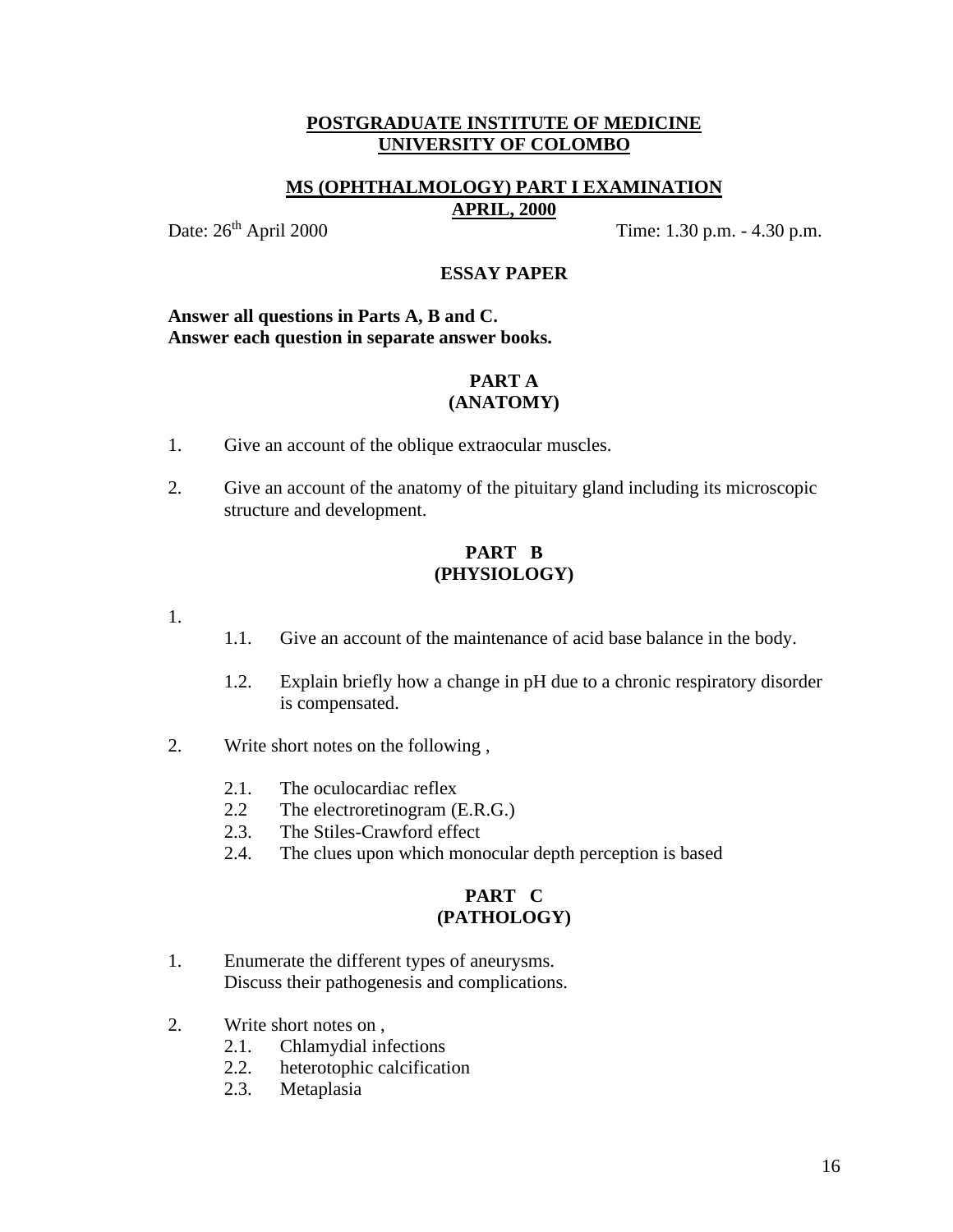#### **MS (OPHTHALMOLOGY) PART I EXAMINATION SEPTEMBER, 2000**

1.

Date:  $27<sup>th</sup>$  September 2000 Time: 1.30 p.m. - 4.30 p.m.

#### **ESSAY PAPER**

#### **Answer all questions in parts A, B and C. Answer each question in separate answer books.**

#### **PART A (ANATOMY)**

- 1.1 Draw and label a diagram of the transverse section of the pons at the level of the facial colliculus (30 marks) 1.2 Discuss the central connections of the facial nerve. (20 marks) 1.3 Describe the course and distribution of the facial nerve. (50 marks)
- 2. Describe the anatomy of the upper eyelid. (100 marks)

## **PART B (PHYSIOLOGY)**

1. When a nerve innervating a skeletal muscle is stimulated, the muscle responds by contracting. Describe the physiology of events that occur during this process.

(100 marks)

- 2. Compare and contrast the following
	- 2.1 Saccadic eye movements and smooth pursuit eye movements.
	- (35 marks) 2.2 Scotopic vision and photopic vision. (35 marks)
	- 2.3 Physiology of fibrillenstruktur muscle fibres and feldenstruktur muscle fibres of extra-ocular muscles. (30 marks)

|                                                                            | -1.1 | Describe the process of wound healing.                                      | $(70 \text{ marks})$ |
|----------------------------------------------------------------------------|------|-----------------------------------------------------------------------------|----------------------|
|                                                                            | 1.2  | What are the factors that impair fracture healing.                          | $(30 \text{ marks})$ |
| Describe briefly the different behaviors of tumors giving examples.<br>2.1 |      |                                                                             |                      |
|                                                                            |      |                                                                             | $(50 \text{ marks})$ |
|                                                                            | 2.2. | Enumerate investigative methods that are helpful to establish the microbial |                      |
|                                                                            |      | aetiology of pathological lesions. Give examples.                           | $(50 \text{ marks})$ |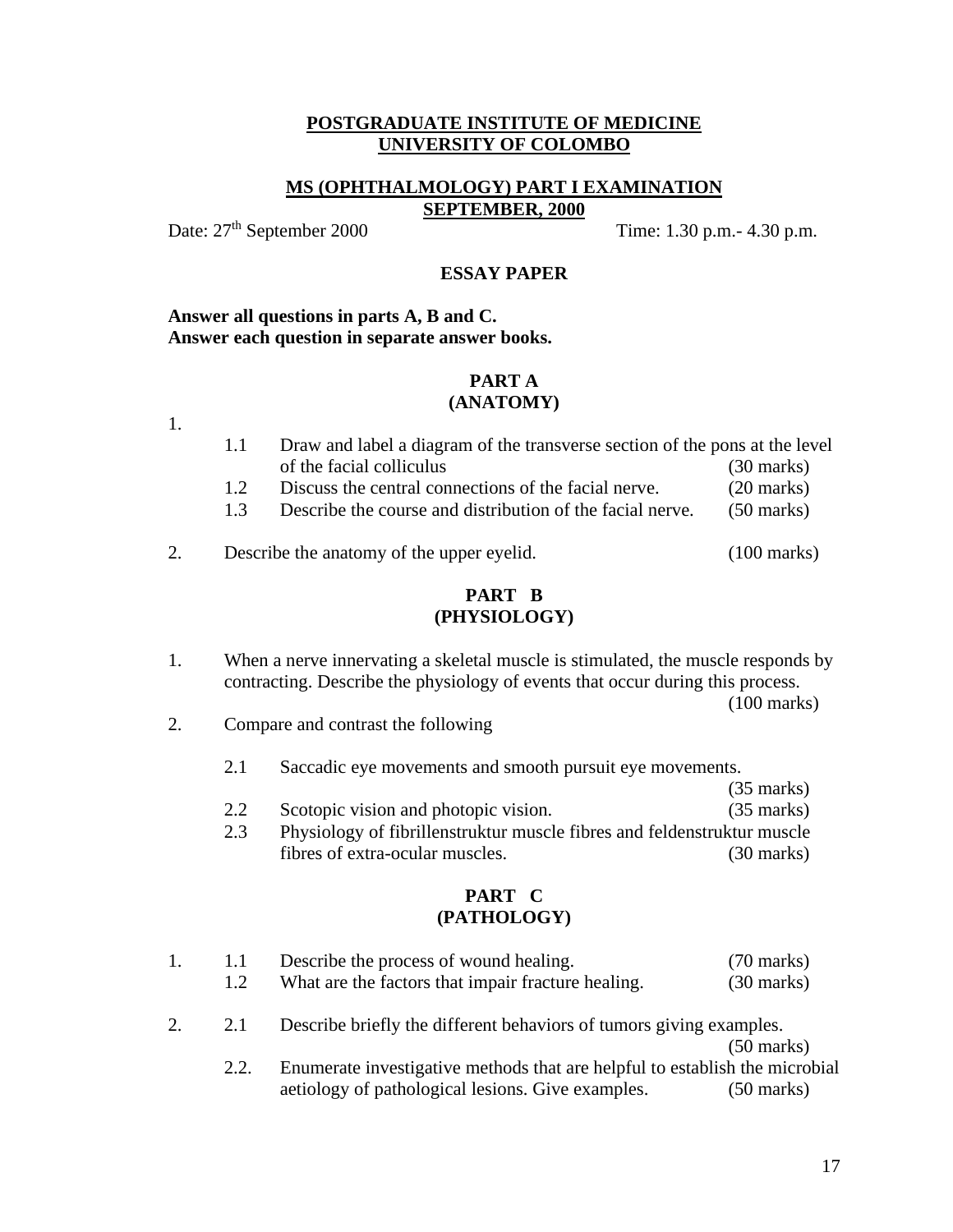#### **MD (OPHTHALMOLOGY) PART I EXAMINATION APRIL, 2001**

Date: 25<sup>th</sup> April, 2001 Time: 1.30 p.m. to 4.30 p.m.

#### **ESSAY PAPER**

#### **Answer all questions in Parts A, B and C. Answer each question in separate answer books.**

#### **PART A (ANATOMY)**

1.

1.1 Draw and label a diagram of the transverse section of the open part of the medulla oblongata at the level of the inferior olivary nucleus.

(30 marks)

- 1.2 Discuss the central connections of the hypoglossal nerve. (10 marks)
- 1.3 Describe the course and distribution of the hypoglossal nerve.

(60 marks)

- 2.
- 2.1 Describe the anatomy of the cornea including its ultrastructure.

(80 marks)

2.2 Explain how its structure helps in achieving corneal transparency. (20 marks)

#### **PART B (PHYSIOLOGY)**

| $\sim$ |
|--------|

- 1.1 Describe the transmission of impulses via the neuromuscular junction. (50 marks) 1.2 Explain the physiological basis for 1.2.1 Fluctuating weakness of ocular muscles, which improve after rest in Myasthenia Gravis (20 marks) 1.2.2 The use of anticholinesterase drugs to treat patients with Myasthenia Gravis (30 marks)
- 2. Describe the functions of the retinal pigment epithelium. (100 marks)

| $(100 \text{ marks})$<br>Discuss the complications of atheroma |                              |                      |
|----------------------------------------------------------------|------------------------------|----------------------|
| Write notes on :                                               |                              |                      |
| 2.1                                                            | Type IV hypersensitivity     | $(50 \text{ marks})$ |
| 2.2                                                            | Effects of malignant tumours | $(50 \text{ marks})$ |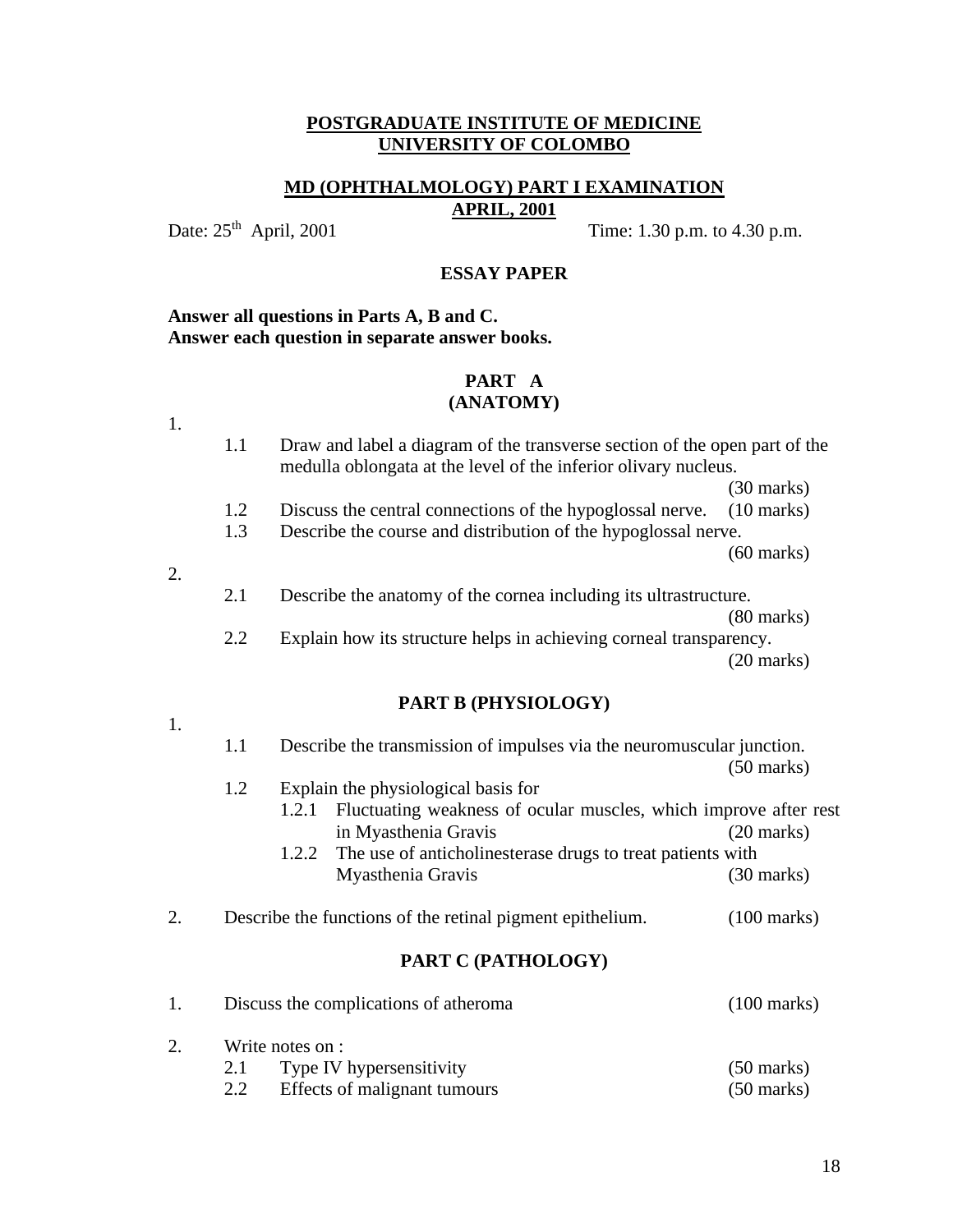## **MD (OPHTHALMOLOGY) PART I EXAMINATION SEPTEMBER, 2001**

Date:  $26<sup>th</sup>$  September, 2001 Time: 1.00 p.m. - 4.00 p.m.

#### **ESSAY PAPER**

## **Answer all questions in Parts A, B and C. Answer each question in separate answer books.**

#### **PART A (ANATOMY)**

1.

2.

- 1.1 Draw and label a diagram of the middle cranial fossa. (40 marks)
- 1.2 List the fissures and the foramina of the middle cranial fossa and the structures passing through them. (60 marks)
- 2. Describe the anatomy of the conjunctiva including its structure, blood and nerve supply. Add a note on its development. (100 marks)

#### **PART B (PHYSIOLOGY)**

1. Explain the physiological basis of the following ,

|    | 1.1 | A drop in systolic blood pressure when standing from supine<br>position                 | $(30 \text{ marks})$ |
|----|-----|-----------------------------------------------------------------------------------------|----------------------|
|    | 1.2 | Low urine output following a haemorrhage                                                | $(40 \text{ marks})$ |
|    | 1.3 | Initial constriction of the pupil followed by dilatation in<br>intracranial haemorrhage | (30 marks)           |
| 2. |     |                                                                                         |                      |
|    | 2.1 | Describe the criteria for visual acuity.                                                | $(30 \text{ marks})$ |
|    | 2.2 | Describe the principles involved in the measurement of ordinary<br>visual acuity        | (40 marks)           |

2.3 Discuss the factors influencing visual acuity. (30 marks)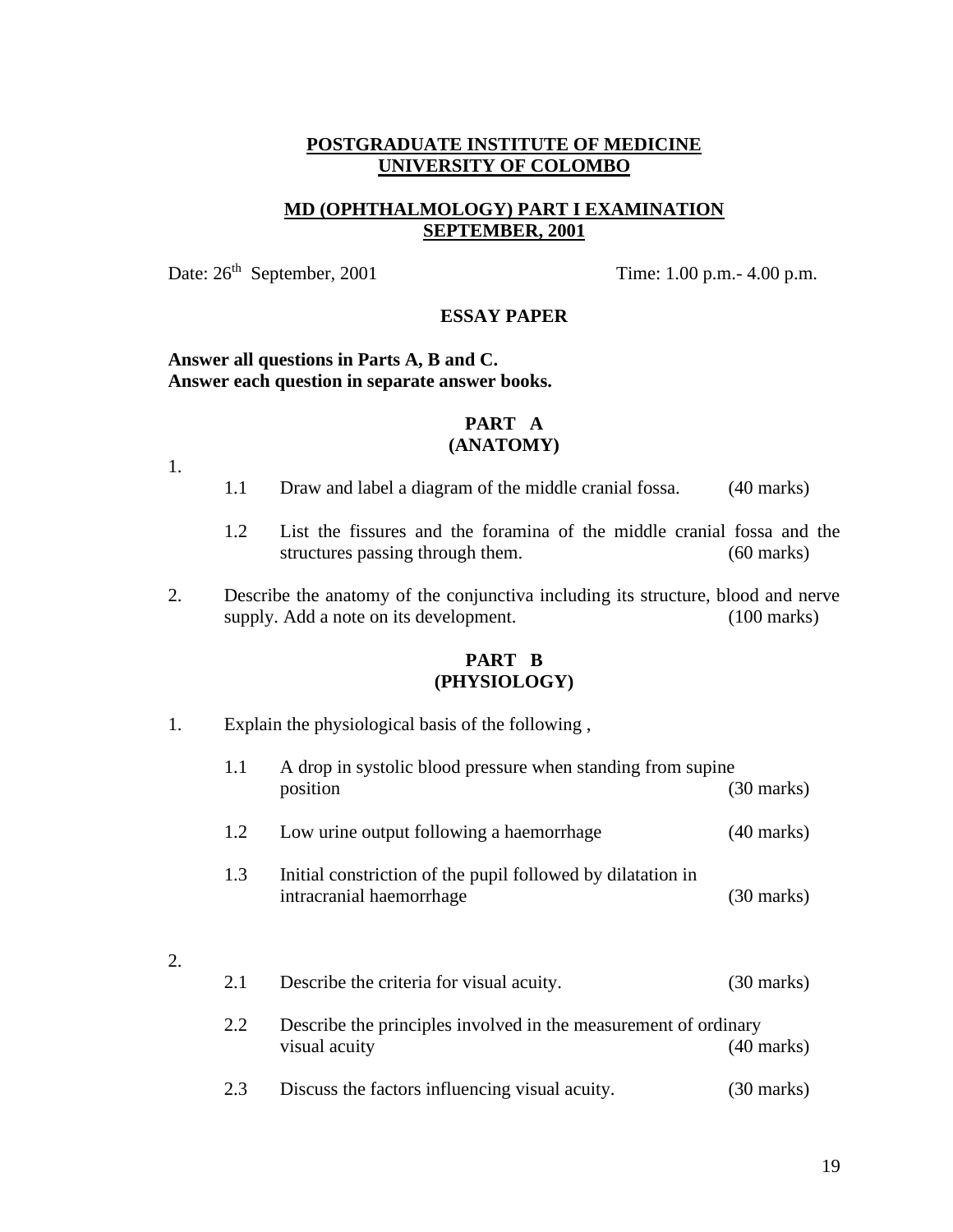- 1. Describe the pathological mechanisms that lead to the accumulation of fluid in the interstitial tissues. (100 marks)
- 2. Write notes on :
	- 2.1 The laboratory methods available for the diagnosis of diseases caused<br>by viruses. (50 marks)  $(50$  marks)
	- 2.2 The role of growth factors in wound healing. (50 marks)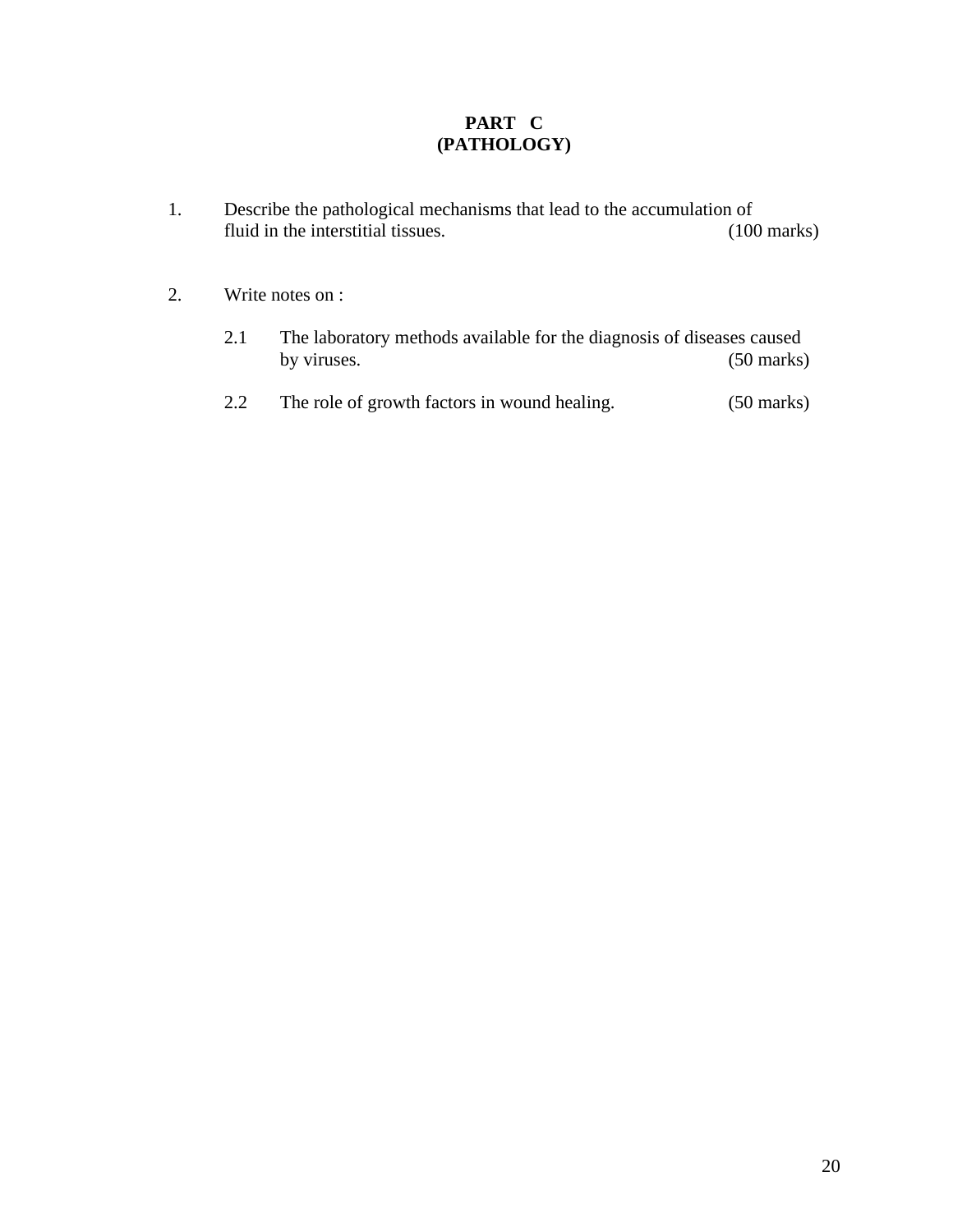## **MD (OPHTHALMOLOGY) PART I EXAMINATION MAY, 2002**

Date: 8<sup>th</sup> May, 2002 Time: 1.00 p.m. - 4. 00 p.m.

## **ESSAY PAPER**

#### **Answer all questions in Parts A. Band C. Answer each question in separate answer books.**

## **PART A (ANATOMY)**

|    | Describe venous sinuses of dura mater.                         | $(100 \text{ marks})$ |
|----|----------------------------------------------------------------|-----------------------|
| 2. | Describe the development and the anatomy of the vitreous body. |                       |
|    | Add a note on the ageing changes of the vitreous.              | $(100 \text{ marks})$ |

## **PART B ( PHYSIOLOGY)**

|    |    | Describe the mechanisms of pain and give the physiological basis for |                      |  |
|----|----|----------------------------------------------------------------------|----------------------|--|
|    |    | different methods available for pain control.                        |                      |  |
| 4. |    | Write notes on :                                                     |                      |  |
|    | a) | Factors affecting topical drug delivery to the eye.                  | $(40 \text{ marks})$ |  |
|    | b) | Physiological mechanisms responsible for drainage of                 |                      |  |
|    |    | tears.                                                               | $(30 \text{ marks})$ |  |
|    | C) | Blood ocular barriers.                                               | $(30 \text{ marks})$ |  |
|    |    |                                                                      |                      |  |

| 5. | 5.1.                   | List the causes of cell injury.                                                                  | $(20 \text{ marks})$ |
|----|------------------------|--------------------------------------------------------------------------------------------------|----------------------|
|    | 5.2                    | Describe three types of pathological changes occurring in<br>cells and tissues following injury. | $(50 \text{ marks})$ |
|    | 5.3                    | Describe the biochemical changes that occur in liver failure.                                    |                      |
|    |                        |                                                                                                  | $(30 \text{ marks})$ |
| 6. | Write short notes on : |                                                                                                  |                      |
|    | $\Omega$               | The hody's response to hypothermia<br>$(30 \text{ more})$                                        |                      |

| a)           | The body's response to hypothermia. | $(30 \text{ marks})$ |
|--------------|-------------------------------------|----------------------|
| $\mathbf{b}$ | Metaplasia.                         | $(35 \text{ marks})$ |
| C)           | Endotoxins.                         | $(35 \text{ marks})$ |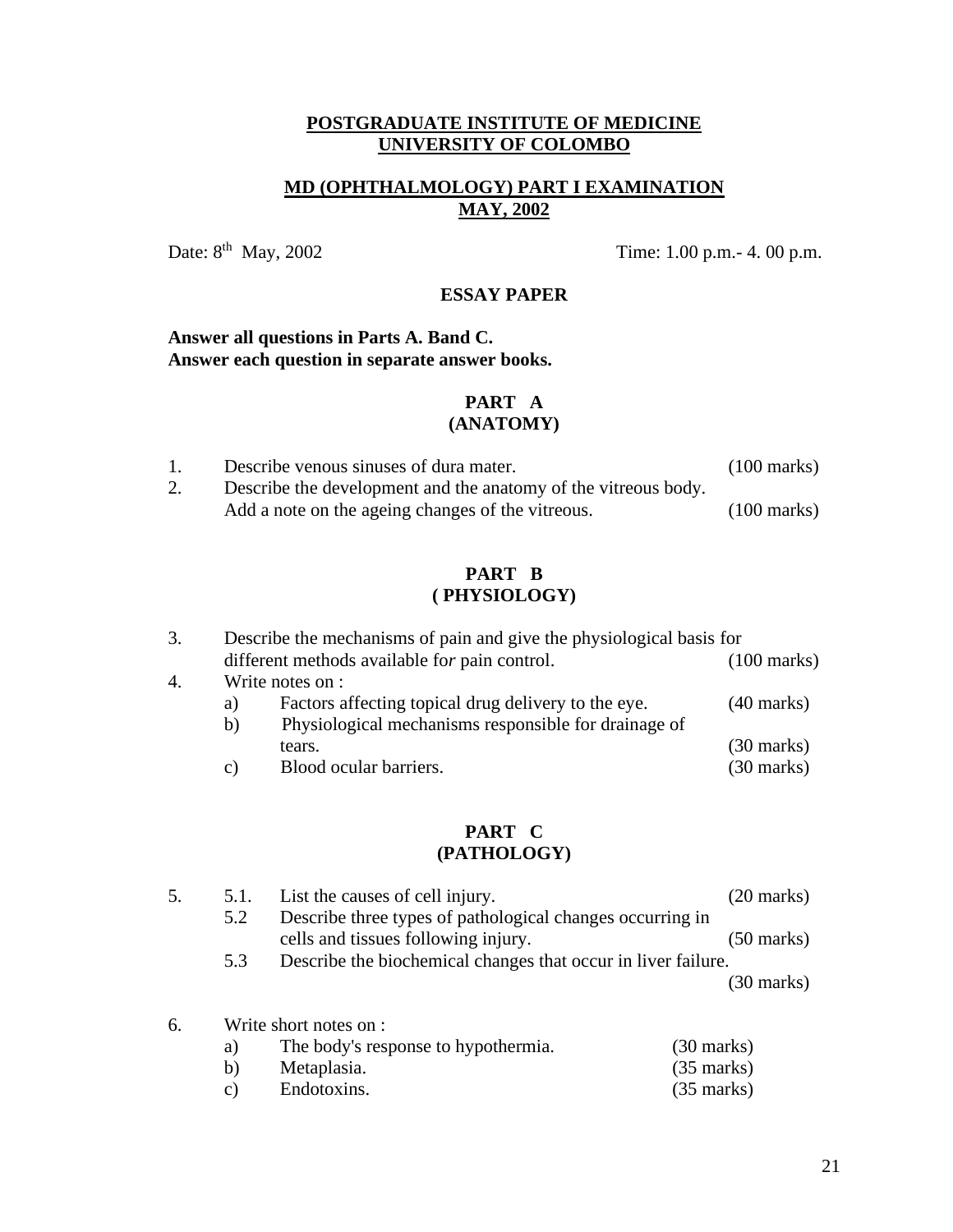## **MD (OPHTHALMOLOGY) PART I EXAMINATION SEPTEMBER, 2002**

Date :- 25<sup>th</sup> September, 2002 Time :- 1.00 p.m. - 4.00 p.m.

#### **ESSAY PAPER**

## **Answer all questions in Parts A, B and C. Answer each question in separate answer books.**

#### **PART A (ANATOMY)**

| 1. |      | Describe the origin, course and distribution of the oculomotor nerve<br>$(3rd$ cranial nerve) |                                                           | $(100 \text{ marks})$ .            |
|----|------|-----------------------------------------------------------------------------------------------|-----------------------------------------------------------|------------------------------------|
| 2. | 2.1. |                                                                                               | Draw a diagram of the ocular limbus and label it.         | (30 marks)                         |
|    | 2.2. |                                                                                               | Write short notes on                                      |                                    |
|    |      | (a)<br>(b)                                                                                    | superior oblique muscle and its actions<br>ciliary zonule | (30 marks)<br>$(40 \text{ marks})$ |

## **PART B (PHYSIOLOGY)**

- 3. Write an account of neurotransmitters including
	- 3.1. neurotransmitter types
	- 3.2. sites of action
	- 3.3. modes of action at receptor sites. (100 marks)

#### 4. Write notes on

- 4. I. Changes in the eye on exposure to dim illumination. (40 marks) 4.2. Electro-oculogram. (30 marks)
- 4.3. Changes in the crystalline lens in cataract formation. (30 marks)